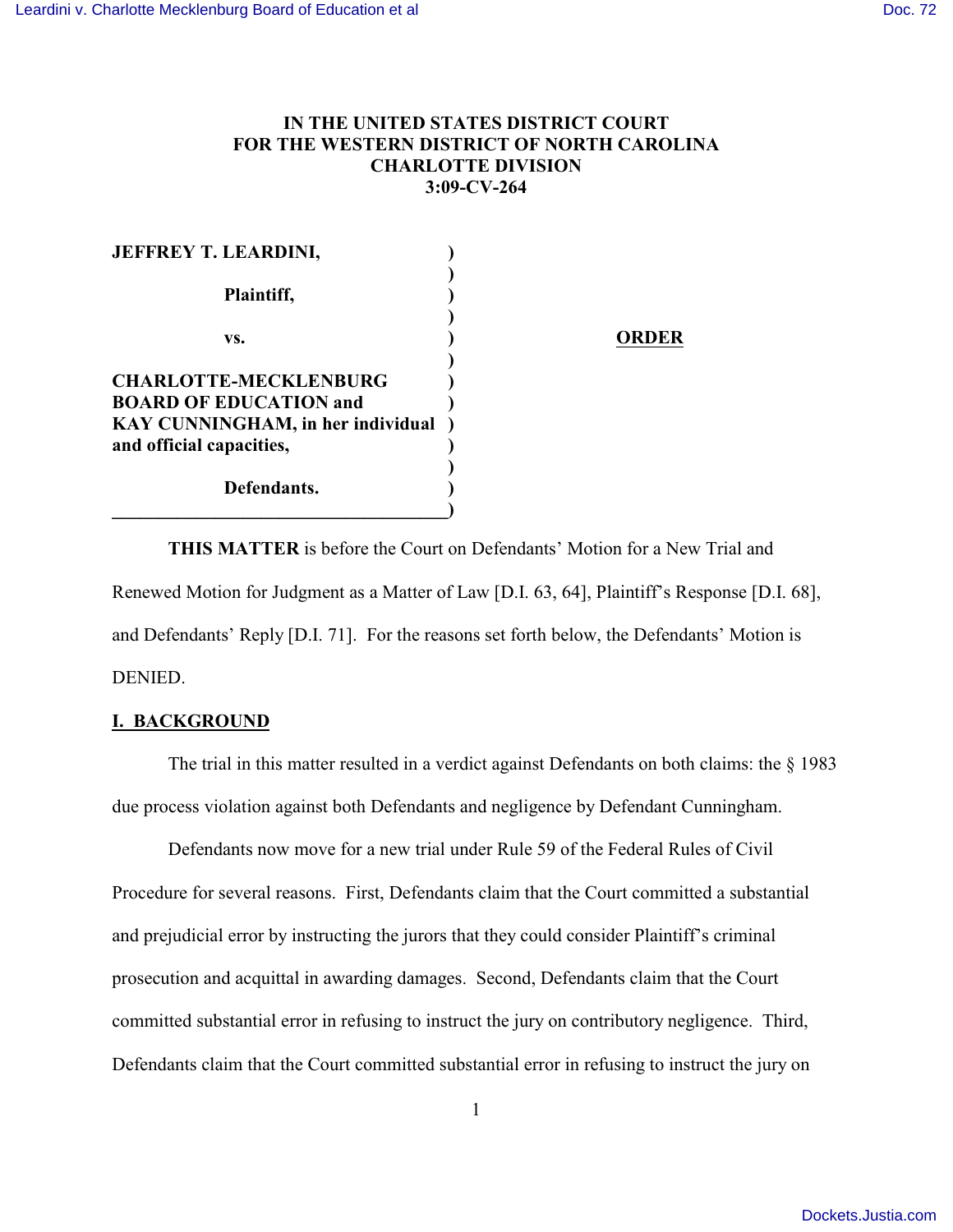Defendants' affirmative defense, that Plaintiff would have been dismissed if he had been given a hearing, to the § 1983 claim. Finally, Defendants claim that the Court committed plain error in the jury verdict form because Question 1 omitted the elements or misrepresentation or coercion and the element of intent, and Question 5, according to Defendants, assumed that Defendant Cunningham was negligent without asking the jury to find the elements of negligence.

Additionally, Defendants make a renewed motion for judgment as a matter of law pursuant to Federal Rule of Civil Procedure 50(b) on the issue of municipal liability and on all grounds stated in the Rule 50(a) Motion for Judgment as a Matter of Law previously filed [D.I. 56].

The Court will first address Defendants' Rule 59 arguments and then proceed to address Defendants' Rule 50(b) arguments.

## **II. STANDARD OF REVIEW - NEW TRIAL (RULE 59)**

Pursuant to Rule 59, the Court may grant a new jury trial "for any reason which a new trial has heretofore been granted in an action at law in a federal court." Fed. R. Civ. P.  $59(a)(1)(A)$ . A new trial is necessary where "(1) the verdict is against the clear weight of the evidence, or (2) is based upon evidence which is false, or (3) will result in a miscarriage of justice, even though there may be substantial evidence which would permit the direction of a verdict." *Knussman v. Maryland*, 272 F.3d 625, 639 (4th Cir. 2000). A new trial can be needed when the trial judge created a substantial error in giving the jury instructions or when the instructions, taken as a whole, either were misleading to the jury or incorrectly stated the law. *See Wyatt v. Interstate & Ocean Transp. Co.*, 623 F.2d 888, 891-92 (4th Cir. 1980). In considering the motion, the Court should not substitute its own judgment of facts and witness credibility, particularly where the subject matter of the trial is easily comprehended by a lay jury.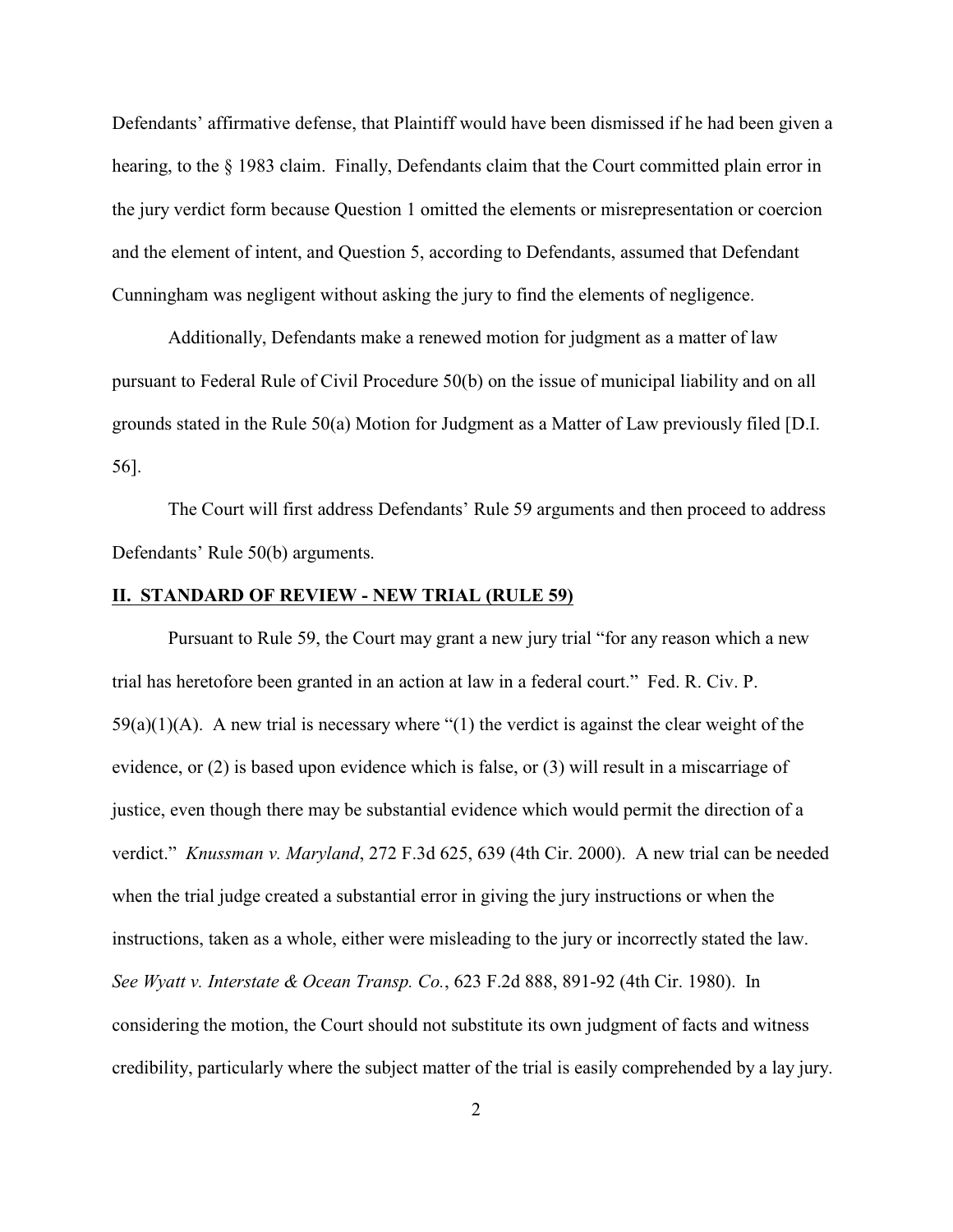*Connor v. Shrader-Bridgeport Int'l, Inc.*, 227 F.3d 179, 201 (4th Cir. 2000); *see also Abasiekong v. City of Shelby*, 744 F.2d 1055, 1059 (4th Cir. 1984).<sup>1</sup> The decision to grant or deny a motion for a new trial "rests with the sound discretion of the district court[.]" *Bristol Steel & Iron Works v. Bethlehem Steel Corp*., 41 F.3d 182, 186 (4th Cir. 1994).

## **III. ANALYSIS OF DEFENDANTS' RULE 59 MOTION**

## **1. The Jury Instructions Were Proper As a Whole**

Defendants first ask for a new trial on the ground that the jury was instructed that it could not consider Plaintiff's criminal charges and acquittal in deciding liability, but that it could consider them in awarding damages. Defendants challenge the following instruction:

You've heard the testimony at this trial that Mr. Leardini was charged with and eventually acquitted of the violation of some criminal statutes. I instruct you that the fact that Mr. Leardini was found not guilty of criminal conduct has no bearing on this case on the issue of liability and may have some bearing as to the issue of damages.

(Tr. 2/24/2012 p. 83). The standard for challenging this instruction is as follows: "Instructions will be considered adequate if construed as a whole, and in light of the whole record, [they] adequately [informed] the jury of the controlling legal principles without misleading or confusing the jury to the prejudice of the existing party." *King v. McMillan*, 594 F.3d 301, 311 (4th Cir. 2010) (*citing Rowland v. Am. Gen. Fin., Inc.,* 340 F.3d 187, 191 (4th Cir. 2003)).

The Court ruled in pre-trial motions that evidence of Plaintiff's criminal prosecution would not be admitted at trial. Plaintiff moved the Court to reconsider and the Court granted

Defendants contend that the Court may weigh the evidence and credibility. *See Bryant v. Aiken* 1 *Regional Med. Ctrs. Inc.,* 333 F.3d 536, 543 (4th Cir. 2003). However, the Court should grant a new trial only if "1) the verdict is against the clear weight of the evidence, 2) is based on evidence which is false, or 3) will result in a miscarriage of justice. *Id* (*citing* Fed. R. Civ. P. 59). The three scenarios described *Bryant* are not present here, and thus the Court finds it unnecessary to weigh evidence and judge witness credibility in the manner suggested by Defendants.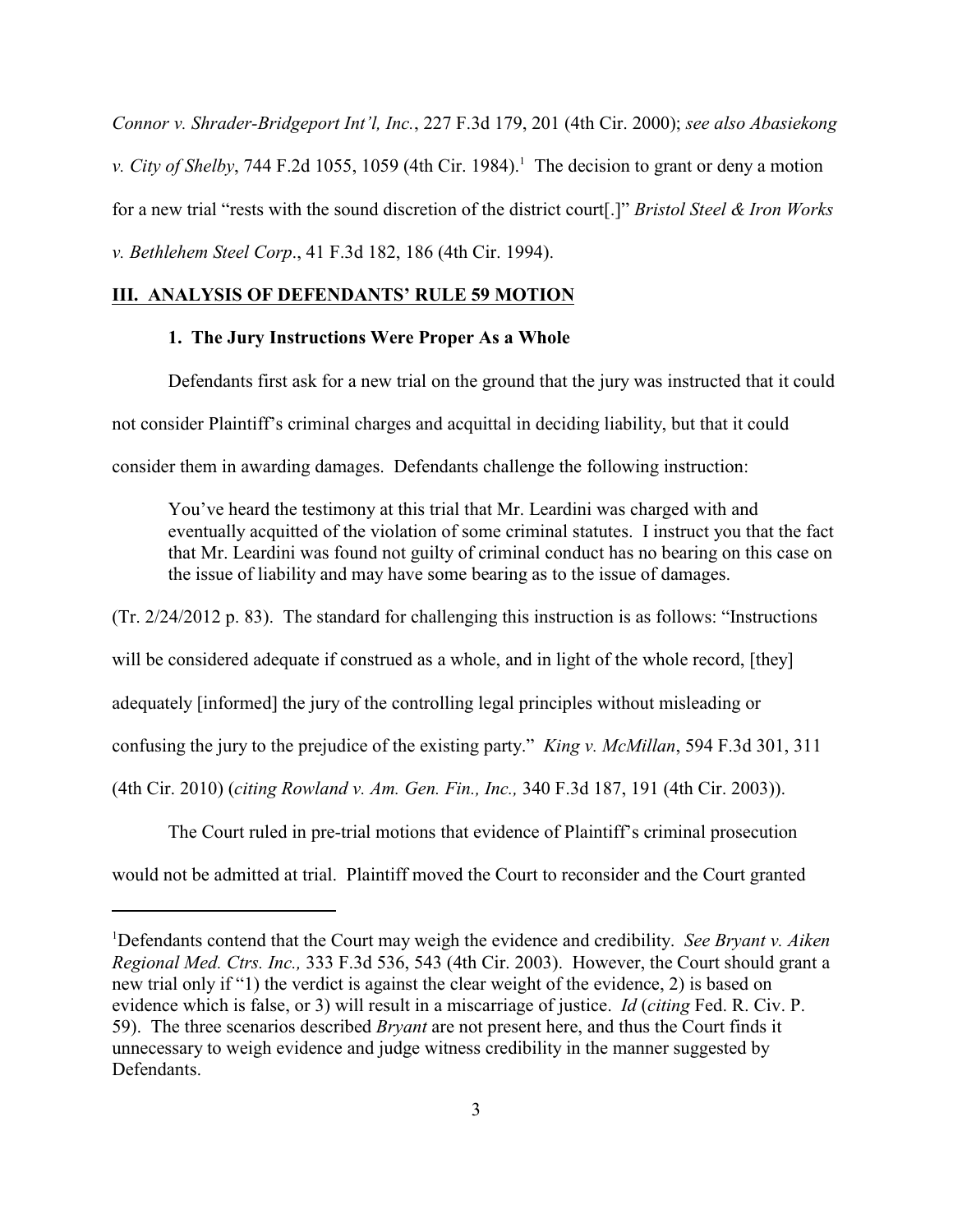Plaintiff's motion for reconsideration after a juror, during jury selection, disclosed that he read a news account of Plaintiff's criminal trial indicating that Plaintiff was acquitted.

Subsequently, the Court agreed to Defendants' request to instruct the jury that the evidence it heard at trial regarding Plaintiff's criminal charges and acquittal was irrelevant to determining whether Plaintiff's resignation was involuntary. The Court further agreed to Plaintiff's request for an instruction that the evidence of the criminal charges and acquittal "may have some bearing" in determining Plaintiff's damages.

It is clear to the Court that the verdict was not based on anger towards the Defendants regarding Plaintiff's criminal prosecution. Rather, the verdict recognized the damages that flowed from the denial of Plaintiff's due process rights and the humiliation that Plaintiff endured. Plaintiff's expert addressed an economic loss of approximately \$521,000.00 and the jury returned a verdict of approximately the same amount for Plaintiff's non-economic damages. Taken as a whole, the Court's instruction was proper and the jury's verdict was a measured assessment of the impact that the due process deprivation had on the Plaintiff.

# **2. The Court Properly Declined to Instruct the Jury Regarding Contributory Negligence**

Defendants properly note that in North Carolina, contributory negligence is ordinarily a question for the jury rather than an issue decided as a matter of law. *See Champs Convenience Stores v. United Chemical Co.*, 329 N.C. 446, 406 S.E.2d 856 (N.C. 1991)*.* However, Defendants rely specifically on two cases that declined to apply contributory negligence to assert that the Court erred in not giving the instruction. *See Miller v. Miller*, 273 N.C. 228, 160 S.E. 65 (N.C. 1968); *Hummer v. Pulley, Watson, King & Lisher, P.A.*, 140 N.C. App. 270, 536 S.E.2d 349 (N.C. App. 2000). Under this Court's reading of *Miller*, Plaintiff was not required to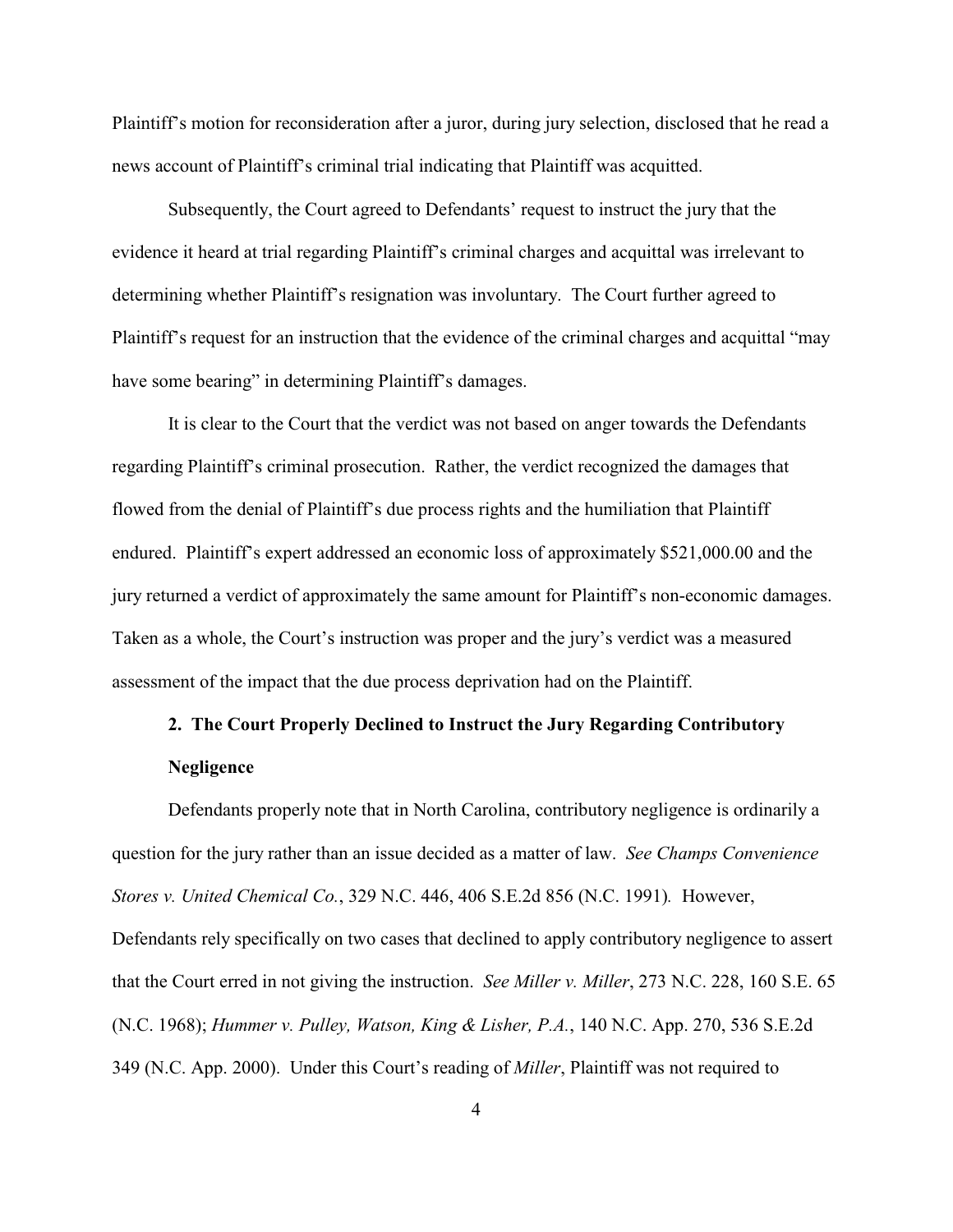anticipate that Defendant Cunningham would give him misleading information when she confronted him about the allegations of inappropriate touching. *Hummer* only explains the difference between contributory negligence and the doctrine of avoidable consequences. These cases do not persuade the Court that a contributory negligence instruction would be proper in the instant matter. At trial Defendants failed to present evidence sufficient to support a contributory negligence instruction.

## **3. The Court Properly Declined to Instruct the Jury Regarding the § 1983 Affirmative Defense**

Defendants argue that the Court erred in not allowing the jury to consider the affirmative defense that Plaintiff would have been terminated even if he received his hearing. At trial, CMS's Director of Employee Relations and 30(b)(6) witness regarding personnel policies, Janet Hamilton, conceded that she had "no idea" whether Plaintiff would have been terminated following a hearing. Additionally, the CMS Policy on Standards of Conduct state that "[a]ny form of unwelcome or inappropriate physical contact with a student... is grounds for discipline, up to and including immediate termination." In no way did Defendants present evidence, by way of testimony or document, that met the evidentiary burden necessary to require this Court to give an instruction on the  $\S$  1983 affirmative defense.<sup>2</sup>

<sup>&</sup>lt;sup>2</sup>The standard is set forth in the case, *Montgomery v. City of Ardmore*, 365 F.3d 926, 937 (10th Cir. 2004), Defendants cite on this issue: "[I]f the employer can establish that the employee would have been terminated even if a proper hearing had been given, the terminated employee cannot receive damages stemming from the termination in an action for a procedural due process violation." *Id*.; *see McClure v. Indep. Sch. Dist. No. 16*, 228 F.3d 1205, 1213 (10th Cir. 2000) ("The [defendant] must establish, by a preponderance of the evidence, that it would have reached the same termination decision in any event. Unless the defendant carries that burden, the plaintiff is entitled to recover damages for the injury caused by the defendant's adverse action."); *Dill v. City of Edmond*, 155 F.3d 1193, 1209 (10th Cir. 1998) (plaintiff entitled to compensatory damages for adverse action when defendant failed to establish adverse action would have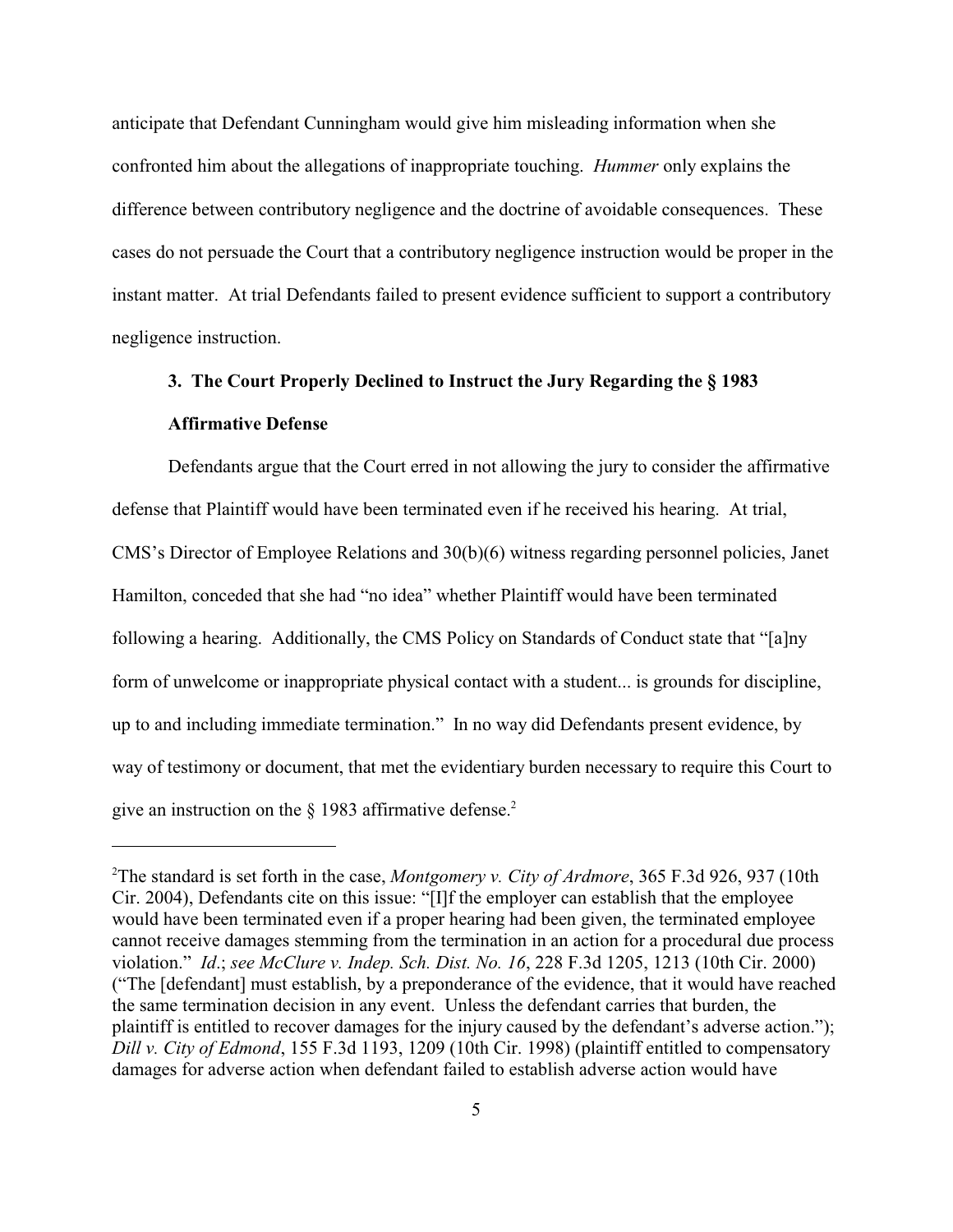#### **4. The Verdict Form was Proper**

Defendants request a new trial on the basis that Questions 1 and 5 because Question 1 omitted the elements of misrepresentation or coercion and the element of intent, and because Question 5 assumed that Defendant Cunningham was negligent without asking the jury to find the elements of negligence. The verdict form was proper because the Court instructed the jury on the elements of misrepresentation or coercion and the element of intent, and because the Court instructed the jury on the elements of negligence. Defendants cite no authority to support their argument regarding missing elements in a verdict form. Furthermore, Defendants own proposed verdict form [D.I. 50] omitted the "elements" of which Defendants complain.

# **5. The Jury Instructions on the Issue of Municipal Liability for the § 1983 Claim Were Proper**

Defendants request a new trial on municipal liability based on the jury instructions. The Court does not find Defendants argument persuasive.

The Supreme Court held that the issue of who is the policymaker is a question of state law. *See Pembaur v. City of Cincinnati*, 475 U.S. 469, 483 (1986); *City of St. Louis v. Praprotnik*, 485 U.S. 112 (1988); *Jett v. Dallas Indep. Sch. Dist.*, 491 U.S. 701 (1989). The "trial judge must identify those officials or governmental bodies who speak with final policymaking authority for the local governmental actor." *Jett*, 491 U.S. at 737. The Court must "ask whether governmental officials are final policymakers for the local government in a particular area, or on a particular issue" and that "inquiry is dependent on an analysis of state law." *McMillan v. Monroe County, Ala.,* 520 U.S. 781, 785-86 (1997).

occurred even if due process had been provided).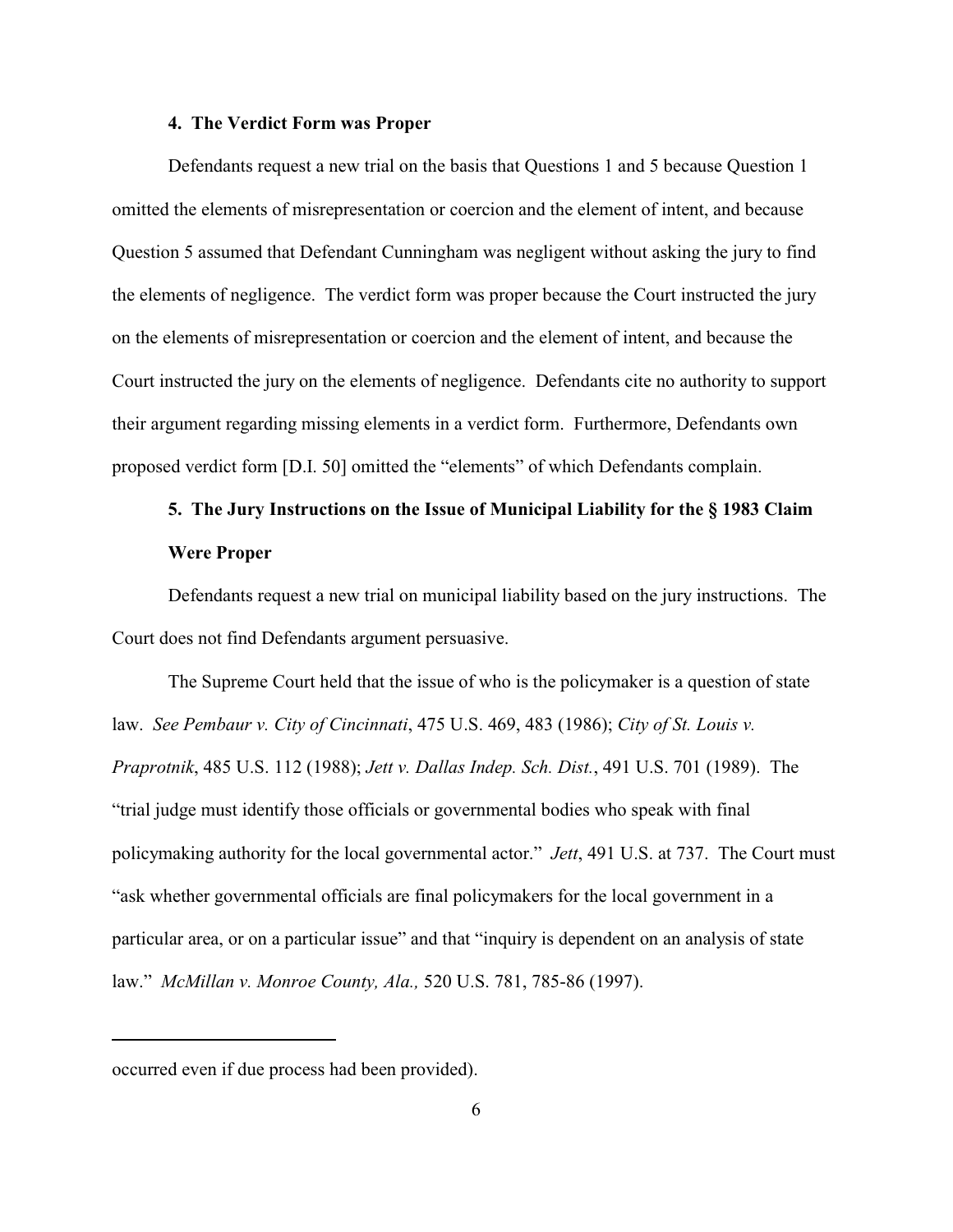Here, under N.C. Gen. Stat. § 115C-325(o) and Board Policy GCQC, the Board was not the policymaker. Rather, the superintendent was the policymaker and he could delegate his authority under Board policy and practice. This Court declared there was no dispute that CMS delegated authority to the Superintendent and then to Kay Auger. (Tr. 2/24/2012 pp. 11-13). To the limited extent that a factual inquiry was needed about the customary practice of the school district, the jury was properly instructed to determine if CMS delegated the policymaking function regarding resignations.

## **IV. STANDARD OF REVIEW - JUDGMENT AS A MATTER OF LAW (RULE 50)**

Judgment as a matter of law is appropriate where "there is no legally sufficient evidentiary basis for a reasonable jury to find for that party on the issue." Fed. R. Civ. P. 50(a). "[W]hen a jury has returned its verdict, a court may grant judgment as a matter of law only if, viewing the evidence in a light most favorable to the non-moving party and drawing every legitimate inference in that party's favor, the court determines that the only conclusion a reasonable jury could have reached is one in favor of the moving party." *Sloane v. Equifax Info. Servs.,* 510 F.3d 495, 500 (4th Cir. 2007) (*citing Figg v. Schroeder*, 312 F.3d 625, 635 (4th Cir. 2002)).

Pursuant to Rule 50, a party who moved for judgment as a matter of law at trial may, within twenty-eight days of the entry of judgment, renew the request for judgment as a matter of law. Fed. R. Civ. P. 50(b). In ruling on a renewed motion for judgment as a matter of law, a court has several options and may: (1) allow judgment on the verdict; (2) order a new trial; or (3) direct entry of judgment as a matter of law on the claims. Fed R. Civ. P. 50(b)(1)-(3). A "Rule 50(b) motion should be granted if a district court determines, without weighing the evidence or considering the credibility of the witnesses, that substantial evidence does not support the jury's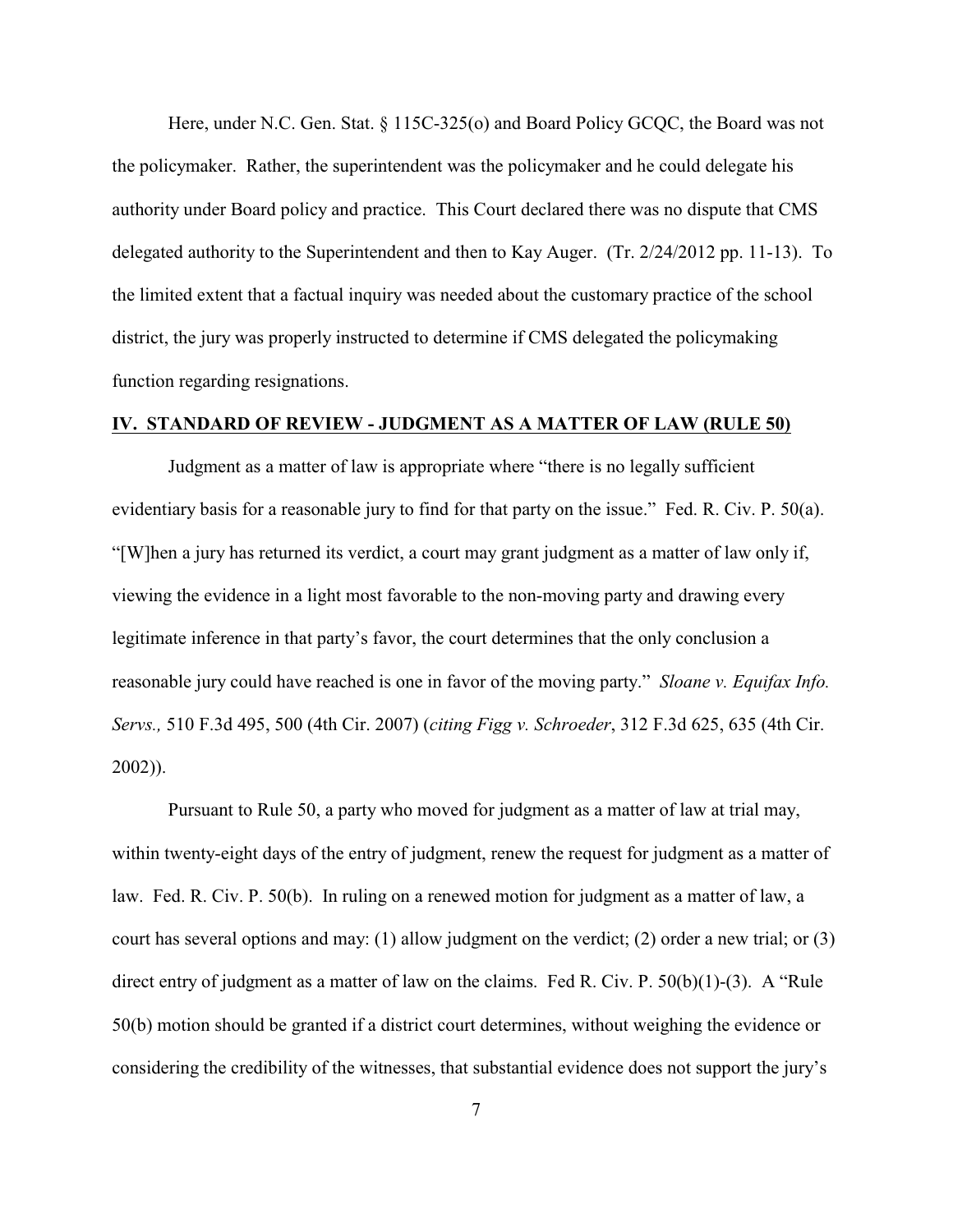findings." *Konkel v. Bob Evans Farms, Inc.,* 165 F.3d 275, 279 (4th Cir. 1999) (*citing White v. Cnty. of Newberry*, 985 F.2d 168, 172 (4th Cir. 1993)). A district court may grant judgment as a matter of law "if there is no legally sufficient evidentiary basis for a reasonable jury to find for the [non-moving] party..." *Cline v. Wal-Mart Stores, Inc.,* 144 F.3d 294, 301 (4th Cir. 1998) (*quoting Abasiekong v. City of Shelby*, 744 F.2d 1055, 1059 (4th Cir. 1984)). A renewed motion for judgment as a matter of law is properly granted "if the nonmoving party failed to make a showing on an essential element of his case with respect to which he had the burden of proof." *Wheatley v. Wicomico Cnty., Md.,* 390 F.3d 328, 332 (4th Cir. 2004) (*citing Singer v. Dungan*, 45 F.3d 823, 827 (4th Cir. 1995)).

#### **V. ANALYSIS OF DEFENDANTS' RULE 50 MOTION**

## **1. Defendants Request for Judgment as a Matter of Law on Municipal Liability is Denied**

Defendants claim that the Plaintiff failed, at trial, to connect his § 1983 violation to Defendant Charlotte-Mecklenburg Board of Education. Defendants assert that the Board did not delegate its policymaking authority as to resignations, that it did not delegate authority to negotiate the terms of resignations or authority to allow someone to rescind, and that there was no evidence of customary practices that amounted to delegation of the Board's policymaking authority.

Contrary to Defendants' assertions, N.C. Gen. Stat.  $\S 115C-325(0)^3$  moved policymaking authority over resignations away from the school board and to the superintendent. Under Policy

<sup>&</sup>lt;sup>3</sup>The only case to interpret this statute held that any action by a local board on a resignation was a "gratuitous and meaningless formality." *See Warren v. Buncombe County Bd. of Educ.*, 80 N.C. App. 656 at 659, 343 S.E.2d 225 at 227 (N.C. App. 1986).